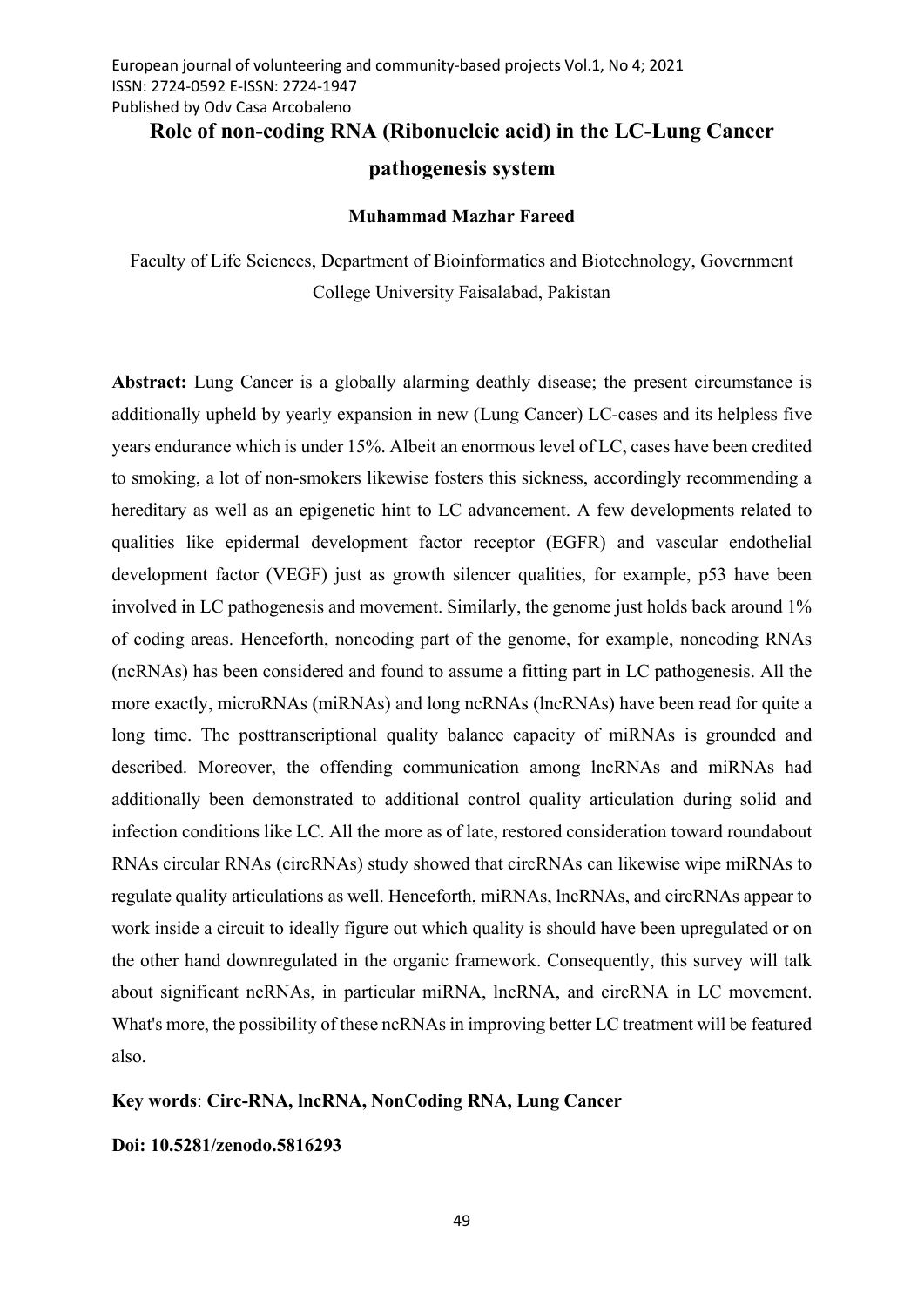Published by Odv Casa Arcobaleno

1.Introduction: For a couple of many years, cellular breakdown in the lungs (LC) remains reliably liable for most elevated worldwide malignancy mortality. For the beyond a couple of many years, cellular breakdown in the lungs (LC) remains reliably liable for most noteworthy worldwide malignant growth mortality. moreover, the number of new LC cases continues to build each year. Moreover, 5-year endurance rate for LC is under 15%. Around 85% of LC cases have a place with nonsmall-cell LC (NSCLC) while the excess 15% are delegated little cell lung carcinomas (SCLCs) (Bray et al., 2018; Naghavi et al., 2017). The two most normal histologic subtypes of NSCLC are squamous cell carcinomas and adenocarcinomas which are chiefly got from epithelial cells lining bigger aviation routes and fringe little aviation routes, individually. As a rule, oncogenesis has been set up to be driven by hereditary irregularities, all things considered, growth silencer or supporting qualities. In the meantime, it has been found that just 1% of the genome code for qualities (Campra, Secinaro, Brescia, & Góis, 2020; Esteller, 2011; Knopf, 2006). Subsequently, the excess almost 100% noncoding some portions of the genome also have collected consideration throughout the long term and have been found to play an apt job in human prosperity just as pathologic conditions like a cellular breakdown in the lungs (Thavaneswaran et al., 2019). In this audit, we will zero in on the jobs of diverse noncoding RNAs (ncRNAs) in the movement of LC (Khaltaev & Axelrod, 2020; Morgillo, Della Corte, Fasano, & Ciardiello, 2016). Furthermore, we will likewise feature some outstanding investigations focusing on particular ncRNAs in the discovery and treatment of LC. At last, we will hypothesize on the possibility of featured ncRNA focusing on to bring about remedial choice for LC patients in future and also explain about the targeted RNAs in LC are shown in figure 01.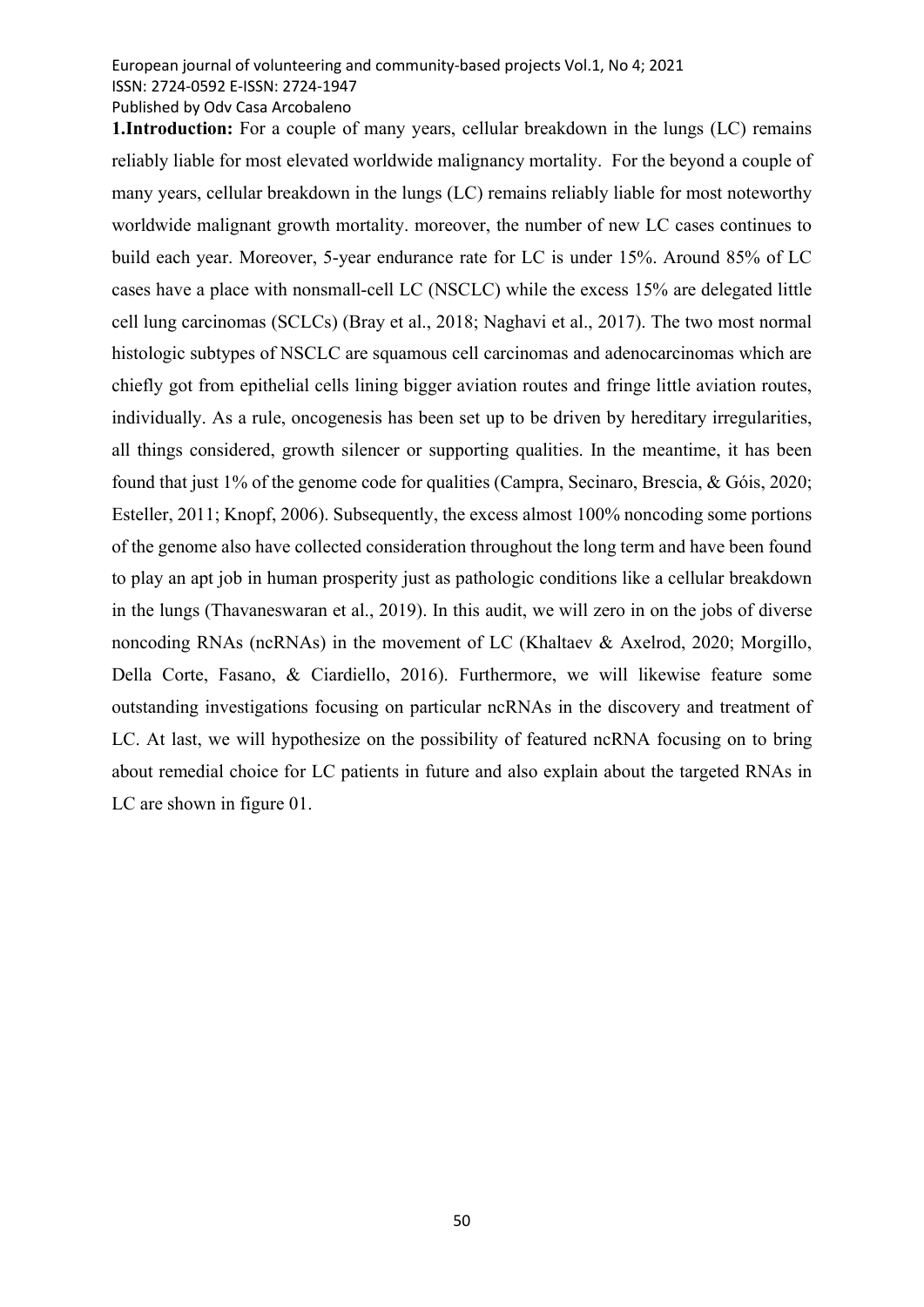European journal of volunteering and community-based projects Vol.1, No 4; 2021 ISSN: 2724-0592 E-ISSN: 2724-1947 Published by Odv Casa Arcobaleno



Figure 01: Non-Coding RNAs in Lung Cancer Progression

### 2.Role of MicroRNA and Lung Cancer related genes

MicroRNAs (miRNAs) are endogenously communicated ncRNAs with significant natural capacity as a posttranscriptional quality controller. It is consistently accepted that miRNAs tie to their individual cultivating areas inside the 3′ untranslated locales of their objective qualities (Hanna, Hossain, & Kocerha, 2019). This limiting downregulates the articulation of such objective quality. A regular miRNA is created from a long essential RNA grouping to a 20 to 22 nucleotides mature miRNA at the RNA-actuated hushing complex (RISC) complex. Mature miRNA acts pleiotropically by possibly focusing on various qualities, while some miRNAs work in a cell-or organ-explicit way. For example, miR-224 directs oncogenic KRAS and DPYSL2 qualities in gastric malignant growth, while miR-218 tweaks the outflow of interleukin-6/Signal transducer and activator of record 3 (IL6/STAT3) flagging pathway. Hence, this presents on a miRNA the expected capacity to manage different natural pathways that are pathogenically upset during sickness conditions like a malignant growth. In LC pathogenesis and movement, a few miRNAs have been distinguished to fill in as oncogenes, growth silencers, and malignancy movement marks (Braicu et al., 2019; Hashimoto, Akiyama, & Yuasa, 2013; F. Liu et al., 2017; Williams, McCall, Joshua, Looney, & Tingen, 2019).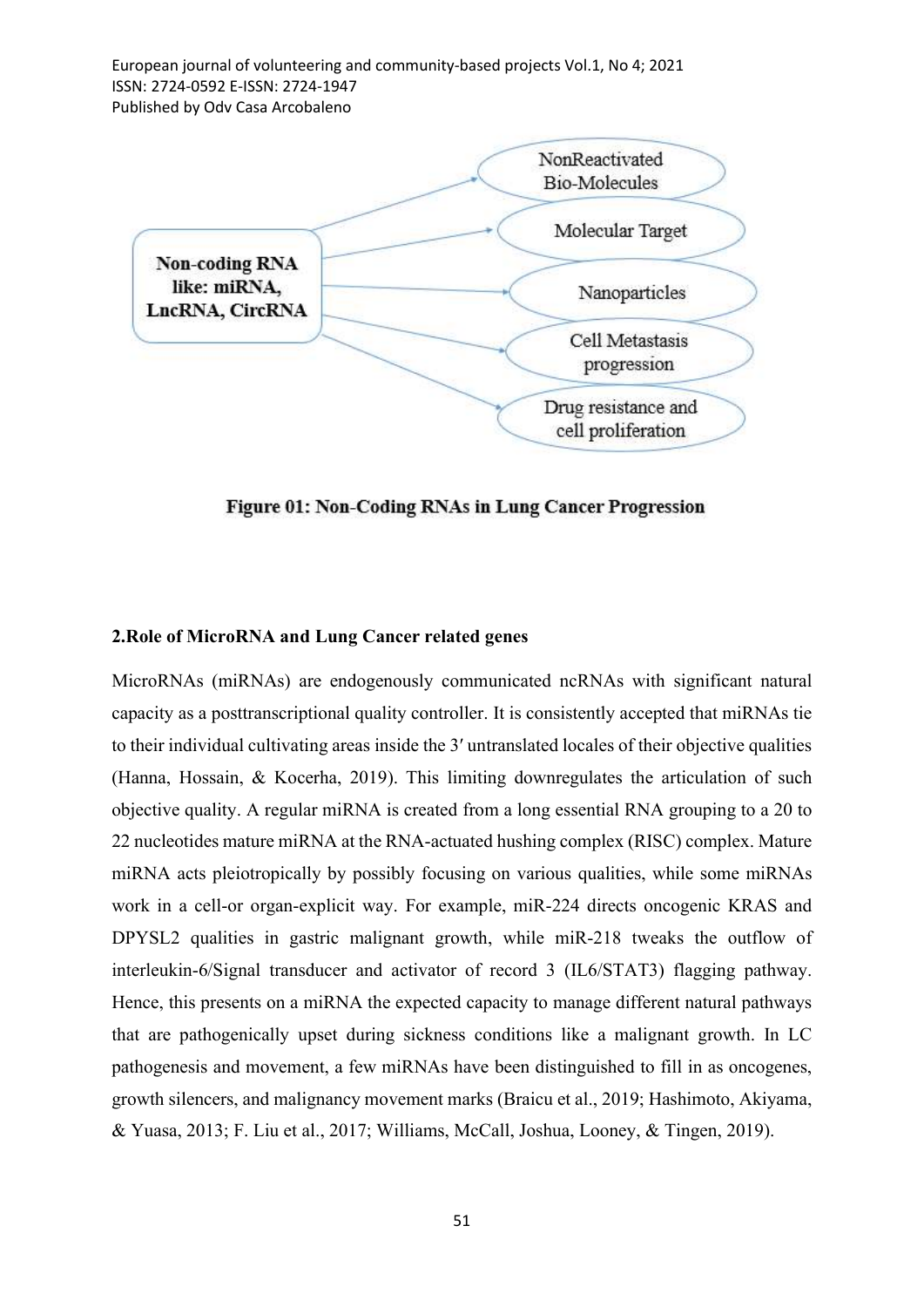Published by Odv Casa Arcobaleno

Disease-related qualities can be extensively partitioned into two sections specifically, oncogenes and growth silencer qualities. Oncogenes support growth movement while growth silencer quality debilitates malignancy improvement. Malignant growths hypothetically flourish at the point when oncogene articulation is upregulated while growth silencer qualities are downregulated in the natural framework. Thus, this part features the impacts of miRNAs on oncogenes and growth silencer qualities corresponding to LC movement. For a cell to isolate wildly, monstrous expansion related qualities will be interpreted and therefore deciphered by record factors (TFs) (C. Liu et al., 2018; Pan et al., 2015). Although the TFs are vital for ordinary organic capacity, the tight guideline of their creation and debasement is the way to appropriate homeostasis. Dysregulation of TFs is a typical reason for harm like LC. Consequently, miRNAs that focus on these oncogenes are known as cancer silencer miRNA. For instance, Feliciano et al utilized microarray to recognize miR-99a as a differentially communicated miRNA focusing on E2F2 (E2F TF 2) and EMR2 (EGF-like modulecontaining, mucin-like, chemical receptor-like 2) to subdue epithelial-tomesenchymal progress (EMT) in NSCLC. MiR-661 influenced EMT interaction and metastasis of NSCLC. Essentially, miR-218 was likewise found to straightforwardly target Slug and ZEB2 to advance LC metastasis. Likewise, miR-200 relatives (miR- 200a, miR-200b, miR-200c, miR-429, and miR-141) have been known to assume pivotal parts in the concealment of EMT.17. One more miRNA family emphatically involved in LC movement is the let-7 family miRNAs. Articulations of let-7 family miRNAs were found to associate with LC illness movement as well as clinical organizing. miRNAs likewise meddle with the qualities acting along the proliferative flagging pathways in the cell. Adjustment of the statement of these flagging pathways thusly expands the exercises of these proteins all together for malignancy tumorigenesis and movement to be supported. On this note, it was accounted for that miR-24- 3p advanced cell movement and multiplication in vitro by focusing on SOX7 in NSCLC and autophagy in SCLC (He, He, Lowe, & Hannon, 2007). The miRNAs focusing on growth silencers are consistently downregulated altogether for disease cells to endure. A few investigations have found that miR-185 was fundamentally downregulated in NSCLC clinical examples and cell lines. Overexpression of miR-185 stifled NSCLC cell development, movement, and intrusion in vitro, and in vivo models. One concentrate even showed that exosomal miR-185 level can associate with more awful clinical sickness movement. In like manner, drained miR-185 in NSCLC was demonstrated to expand drug obstruction by expanded medication opposition carrier quality ABCC1. Moreover, the constraint of Ataxia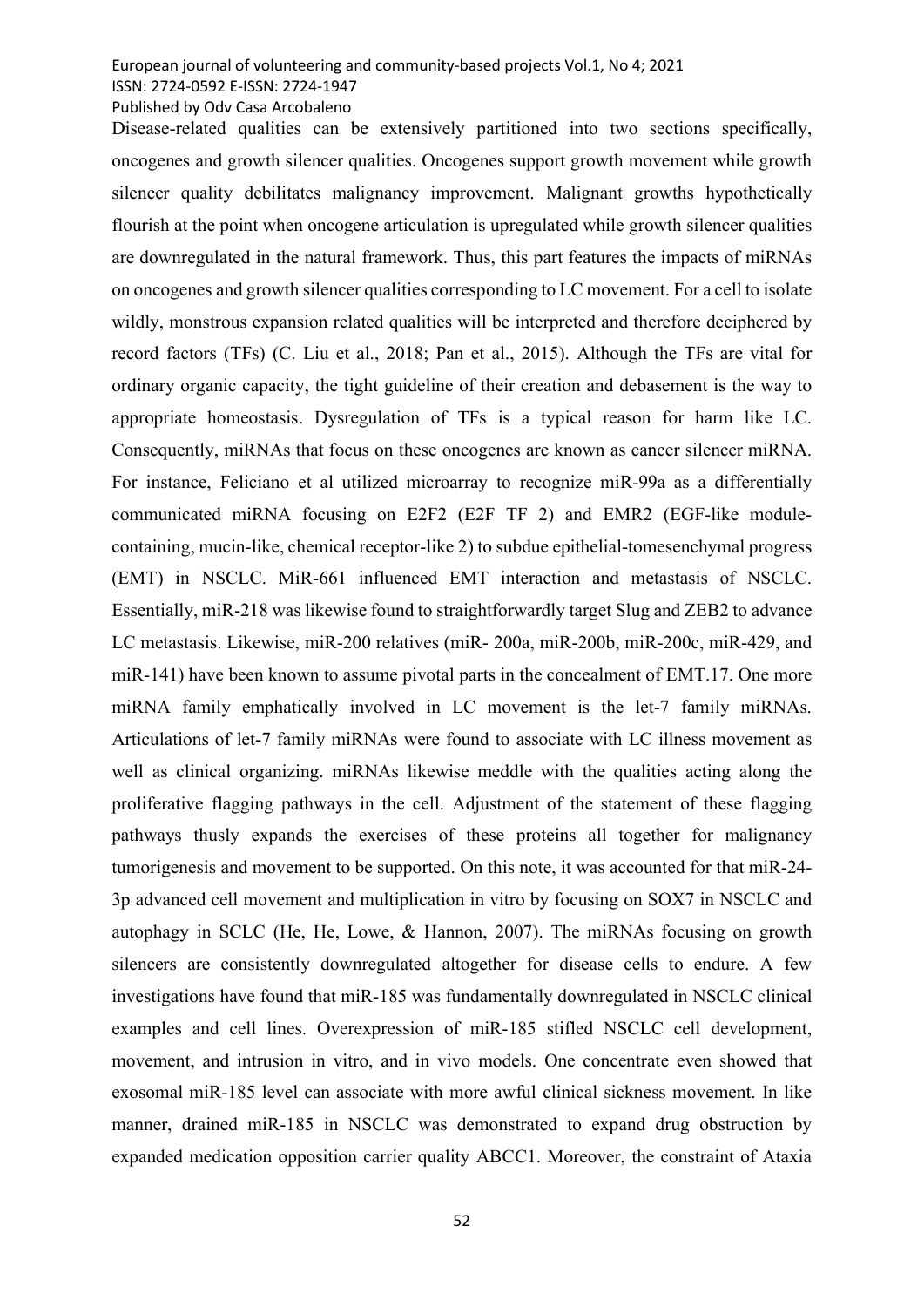Published by Odv Casa Arcobaleno

telangiectasia and Rad3-related protein (ATR) pathway by miR-185 was found to upgrade expansion hindrance and radiation-prompted apoptosis. Then again, Zhang et al detailed that NSCLC movement is related to higher miR-185 articulation which is upheld by hypoxia increment. Eminent growth silencer quality p53 had likewise been ensnared to be influenced by miRNA in LC.27, The cancer silencer p53 is integral to numerous cell stress reactions including LC improvement. miR-125a-5p prompted apoptosis in the LC cell line by expanding p53 mRNA and protein articulation. This study gives an understanding into the jobs of the miR-125a family in LC.30 Park et al discovered that miR-29 relatives (miR-29a, miR-29b, and miR-29c) upregulate p53 levels to initiate apoptosis in a p53-subordinate way. Moreover, the gathering additionally showed that miR-29 relatives straightforwardly stifle negative controllers of p53 known as p85α (the administrative subunit of PI3 kinase) and CDC42 (a Rho family GTPase) (Park, Lee, Ha, Nam, & Kim, 2009).

#### 3.Implicated the Circular-RNA in LC progression and role of Circ-RNA

The circRNA are ncRNA records shaped by nonconventional elective joining called back splicing. The 3′ finish of a downstream exon is covalently preferred with the 5′ finish of an upstream exon shaping a shut RNA record. Even though the first distinguished in mid-1990s, circRNA was shown to be significant during advancement, preserved along the transformative tree, and could be tissue and cell explicit in eukaryotes in mid-2000 (Kumar et al., 2008). From that point forward, useless or irregularity articulation of circRNAs has been demonstrated to influence the physiological status of a creature. That is, under-or potentially overproduction of certain circRNAs can decide if a creature is in a solid or ailing state including LC advancement. The significance of circRNA homeostasis in the organic framework has been featured in the past area. The most collectively concurred and concentrated on the organic capacity of circRNAs is their embroiled in balancing quality articulation by focusing on genius and antioncogenic miRNAs to advance malignant growth movement, metastasis, and even medication obstruction (Landi et al., 2008).

#### 4.Impact of IncRNAs and Circ-RNA signalling pathways in LC

Phenotypic expressions are joined consequences of genotypic occasions and sub-atomic flagging. circRNAs have been set up to adjust quality articulations in a roundabout way through an endogenous contest with miRNAs for restricting to their quality targets. In the meantime, one should take note of that quality tweak probably won't be organically successful on the off chance that it doesn't altogether influence atomic motioning to bring about a phenotypic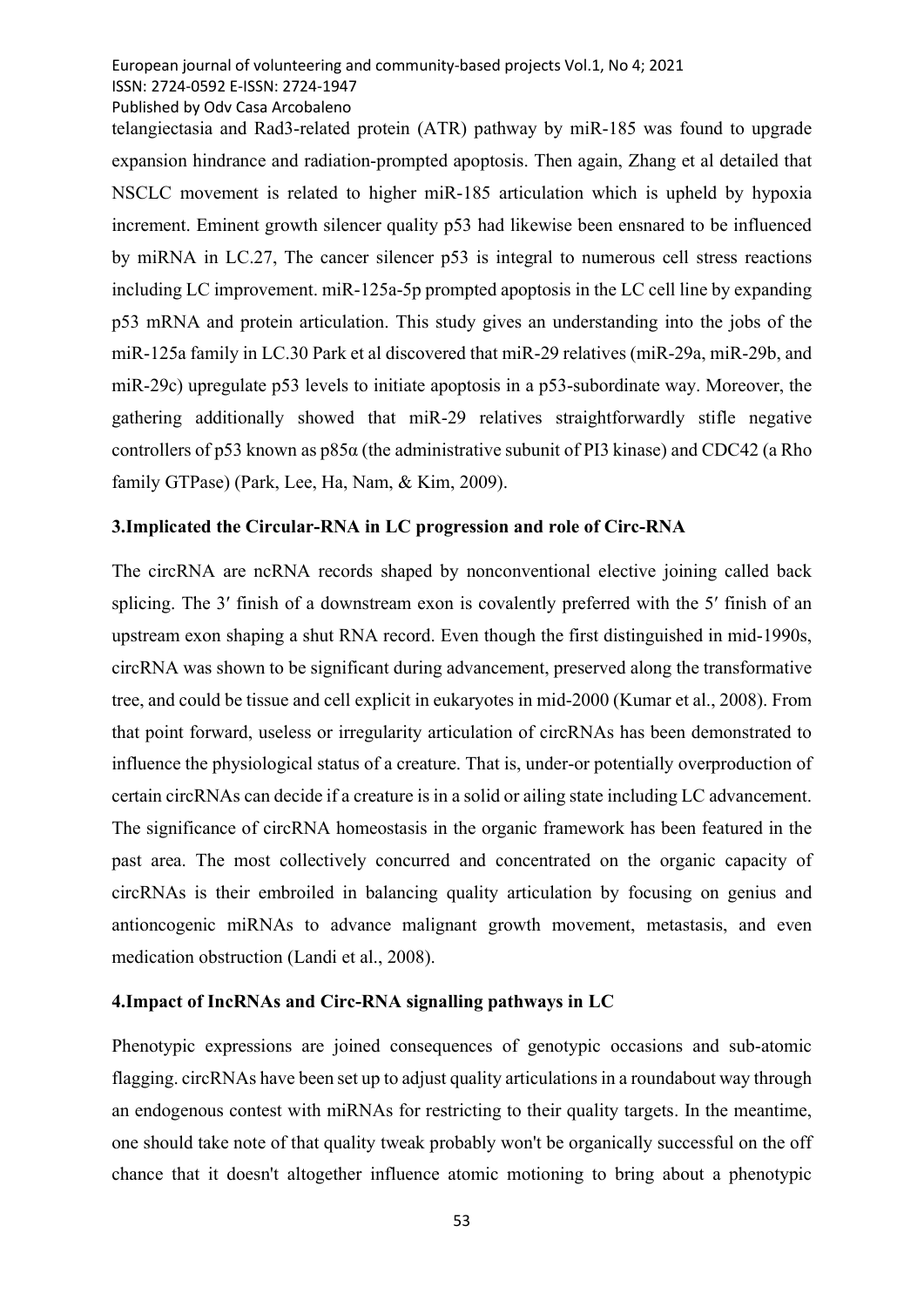Published by Odv Casa Arcobaleno

occasion (Landi et al., 2008). LC movement has been found to continue through a few subatomic pathways including a receptor tyrosine kinase, little GTPase (RAS), anaplastic lymphoma kinase (ALK), myc oncogenic record factor (MYC), Phosphatidylinositol-3-kinase (PI3K), and so on. Thus, this part examines circRNA suggestions are probably the most fundamental LC sub-atomic flagging pathways. Nonetheless, Yang et al recently explored not many circRNAs ensnared in a portion of these pathways in various malignancy types. lncRNAs are delegated RNA records that are longer than 200 nucleotides yet can't be converted into protein. ncRNAs (Conn et al., 2015).

lncRNA (comprehensive) have been found to convey housekeeping capacities in a few natural cycles by participating in the administrative instrument of quality articulation at the transcriptional and posttranscriptional level. Furthermore, lncRNAs have significant jobs in numerous sicknesses including malignant growth. It has been shown that unusual articulation of lncRNAs is seen in a few human tumors (Conn et al., 2015). Various examinations have shown that numerous lncRNAs can work as oncogenes in malignancy improvement through the enlistment of cell cycle movement, cell expansion, and intrusion, antiapoptosis, and metastasis. In any case, the organic what's more, atomic systems of lncRNA contribution in LC have not yet been completely explained. All the more along these lines, studies have shown that oncogenic lncRNAs can become promising biomarkers and may be powerful prognostic focuses in malignant growth treatment (Dhanoa, Sethi, Verma, Arora, & Mukhopadhyay, 2018). This segment sums up examinations featuring lncRNA contribution in LC (C.-X. Liu et al., 2019) (Hua et al., 2019). The statement of LINC01123 was accounted for to be upregulated in NSCLC and anticipated to wipe miR-199a-5p. In the meantime, miR-199a-5p was displayed to adjust the statement of c-Myc records in NSCLC cell line. Likewise, the statement of LINC01123 upregulated the declaration of c-Myc by wiping miR-199a-5p, prompting expanded expansion and oxygen-consuming glycolysis (Zhong et al., 2019). Also, overexpression of lncRNA KCNQ1OT1 was observed to be firmly connected with growth size, lymph hub metastasis, and growth hub metastasis malignancy organizing (TNM) stage in NSCLC. NSCLC patients with high lncRNA KCNQ1OT1 articulation levels have more terrible visualization contrasted with that in low articulation bunch (Batista & Chang, 2013; Wan et al., 2016).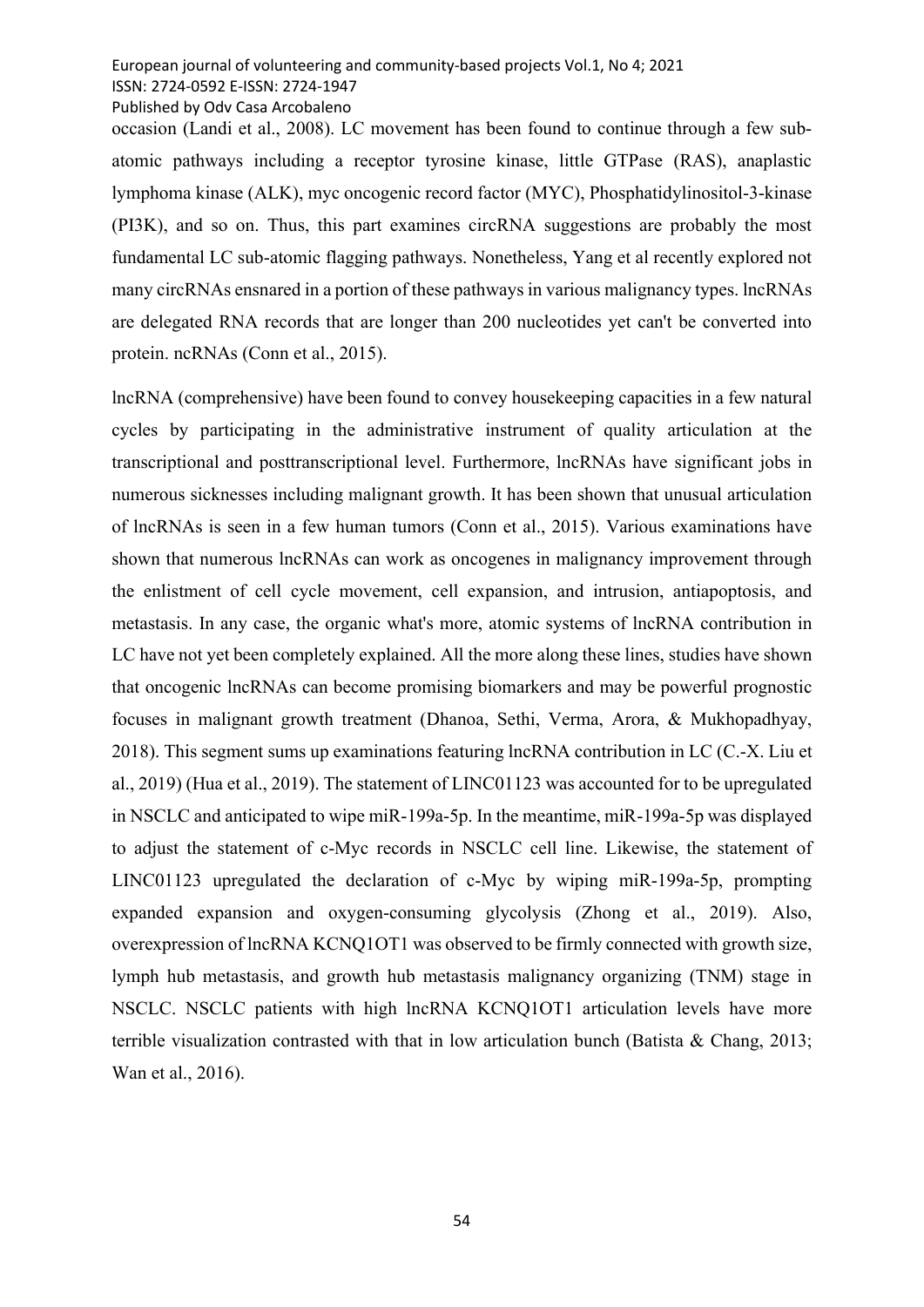## 5.Conclusion:

Seemingly, the most addressed ncRNA in both biomedical examination and therapeutics are still miRNAs. Albeit, another ncRNA like lncRNA, and all the more as of late circRNAs has moreover been found to essentially take part during LC movement. Other than the way that numerous ncRNAs have been demonstrated to be a solid non-obtrusive biomarker for LC, large numbers of them have additionally been displayed to have practical characteristics at the atomic level. In this way, focusing on such ncRNAs could extend the treatment decision for LC. Moreover, their generally little sizes make them a decent decision for bundling into nanoparticles for additional viable focusing of LC. In the treatment and diagnosis of diseases, the RNA content of exosomes is a vital role played, the long noncoding RNAs also called lncRNA as a specific kind of RNA-transcript have been reported as functional impacts in the regulation of cell functionality and progression, the taking everything into research-account, ncRNAs are a significant piece of the genome in which dysregulation can start and advance LC improvement. Moreover, the location of ncRNA dysregulation can likewise fill in as a prognostic biomarker, what's more, focusing on this ncRNA can likewise fill in as a helpful methodology for sicknesses like LC.

#### References:

- Batista, P. J., & Chang, H. Y. (2013). Long noncoding RNAs: cellular address codes in development and disease. Cell, 152(6), 1298-1307.
- Braicu, C., Zimta, A.-A., Harangus, A., Iurca, I., Irimie, A., Coza, O., & Berindan-Neagoe, I. (2019). The function of non-coding RNAs in lung cancer tumorigenesis. Cancers, 11(5), 605.
- Bray, F., Ferlay, J., Soerjomataram, I., Siegel, R. L., Torre, L. A., & Jemal, A. (2018). Global cancer statistics 2018: GLOBOCAN estimates of incidence and mortality worldwide for 36 cancers in 185 countries. CA: a cancer journal for clinicians, 68(6), 394-424.
- Campra, M., Secinaro, S. F., Brescia, V., & Góis, C. M. G. G. (2020). Where is current research on blockchain technology in public sector?—A systematic review.
- Conn, S. J., Pillman, K. A., Toubia, J., Conn, V. M., Salmanidis, M., Phillips, C. A., . . . Goodall, G. J. (2015). The RNA binding protein quaking regulates formation of circRNAs. Cell, 160(6), 1125-1134.
- Dhanoa, J. K., Sethi, R. S., Verma, R., Arora, J. S., & Mukhopadhyay, C. S. (2018). Long non-coding RNA: its evolutionary relics and biological implications in mammals: a review. Journal of animal science and technology, 60(1), 1-10.
- Esteller, M. (2011). Non-coding RNAs in human disease. Nature reviews genetics, 12(12), 861-874.
- Hanna, J., Hossain, G. S., & Kocerha, J. (2019). The potential for microRNA therapeutics and clinical research. Frontiers in genetics, 10, 478.
- Hashimoto, Y., Akiyama, Y., & Yuasa, Y. (2013). Multiple-to-multiple relationships between microRNAs and target genes in gastric cancer. PloS one, 8(5), e62589.
- He, L., He, X., Lowe, S. W., & Hannon, G. J. (2007). microRNAs join the p53 network—another piece in the tumour-suppression puzzle. Nature Reviews Cancer, 7(11), 819-822.